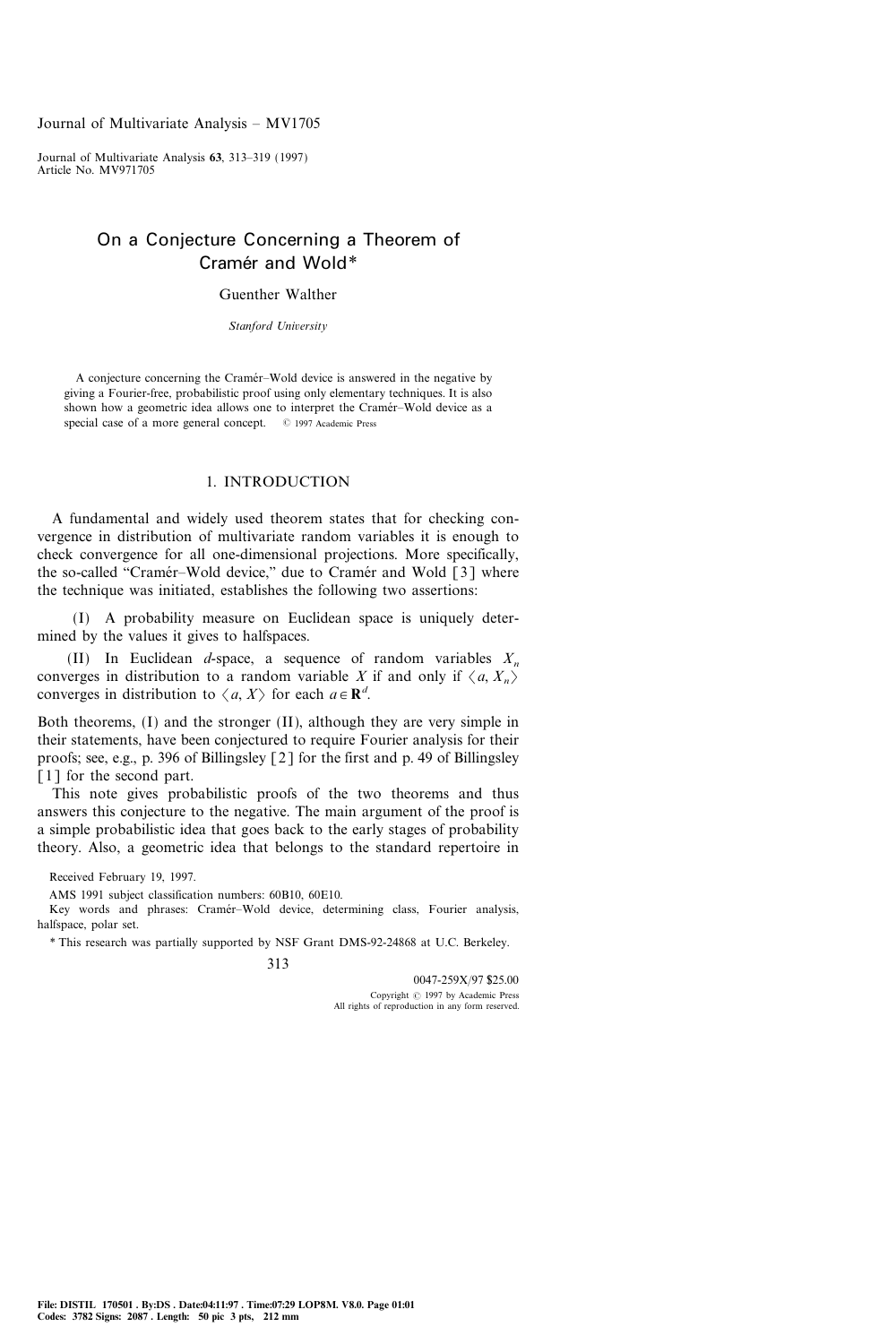convex geometry shows how the Cramér-Wold device can be interpreted as a special case of a more general concept.

## 2. SOME FACTS ABOUT DETERMINING CLASSES

The setting throughout will be the Euclidean d-space  $\mathbb{R}^d$  equipped with the standard inner product  $\langle \cdot, \cdot \rangle$  and the Euclidean norm  $|\cdot|$ . Write  $\mathcal{M}^d$ for the set of probability measures on  $\mathbf{R}^d$  and  $\mathbf{bM}^d$  for the set of bounded, measurable, and real-valued functions on  $\mathbf{R}^d$ . Recall that a set  $\mathcal{D} \subset \mathbf{bM}^d$  is called a determining class if P,  $Q \in \mathcal{M}^d$  and  $\int f dP = \int f dQ$  for all  $f \in \mathcal{D}$ imply  $P = Q$ . A basic observation now is that the following lemma has a simple probabilistic proof that does not require Fourier analysis:

LEMMA 1. Let  $f \in bM^d$  be nonnegative and satisfy  $0 < \int f(x) dx < \infty$ . Then  $\{f((a - \cdot)/b), a \in \mathbb{R}^d, b > 0\}$  is a determining class.

*Proof.* Let P,  $Q \in \mathcal{M}^d$  and assume

$$
\int f\left(\frac{a-x}{b}\right)P(dx) = \int f\left(\frac{a-x}{b}\right)Q(dx) \quad \text{for all} \quad a \in \mathbb{R}^d, \quad b > 0. \tag{1}
$$

Normalize f so that  $\int f(x) dx = 1$  and define  $F \in \mathcal{M}^d$  via its density f. Let  $X_P$ ,  $X_Q$ , and  $X_F$  be independent random variables in  $\mathbf{R}^d$  with distribution P, Q, and F, respectively. Then  $X_p+\varepsilon X_F$  has density  $\varepsilon^{-d}\int f((\cdot-x)/\varepsilon)dx$  $P(dx)$ , so (1) shows that  $\mathcal{L}(X_P+\varepsilon X_F)=\mathcal{L}(X_Q+\varepsilon X_F)$  for all  $\varepsilon>0$ . Now let h be any continuous function in  $bM<sup>d</sup>$ . Then bounded convergence gives

$$
\mathbb{E}h(X_P) = \lim_{\varepsilon \downarrow 0} \mathbb{E}h(X_P + \varepsilon X_F) = \lim_{\varepsilon \downarrow 0} \mathbb{E}h(X_Q + \varepsilon X_F) = \mathbb{E}h(X_Q).
$$

 $P = Q$  follows.

The idea of determining a probability measure by its convolutions with an appropriate class of measures goes back at least to Liapounoff [4] and Lindeberg [5], who employed convolutions in their proofs of the Central Limit Theorem to make use of the resulting smoothness properties.

As an aside, note that Lemma 1 can be sharpened with the use of Fourier analysis and the additional assumption that  $\int e^{i\langle t, x \rangle} f(x) dx \neq 0$  for all t: Requiring (1) only for  $b=1$  gives  $P * F = Q * F$ . The characteristic functions of these convolutions factor, so dividing by the nonzero characteristic function of  $F$  and using the uniqueness theorem of characteristic functions shows  $P = Q$ . The resulting determining class apparently is much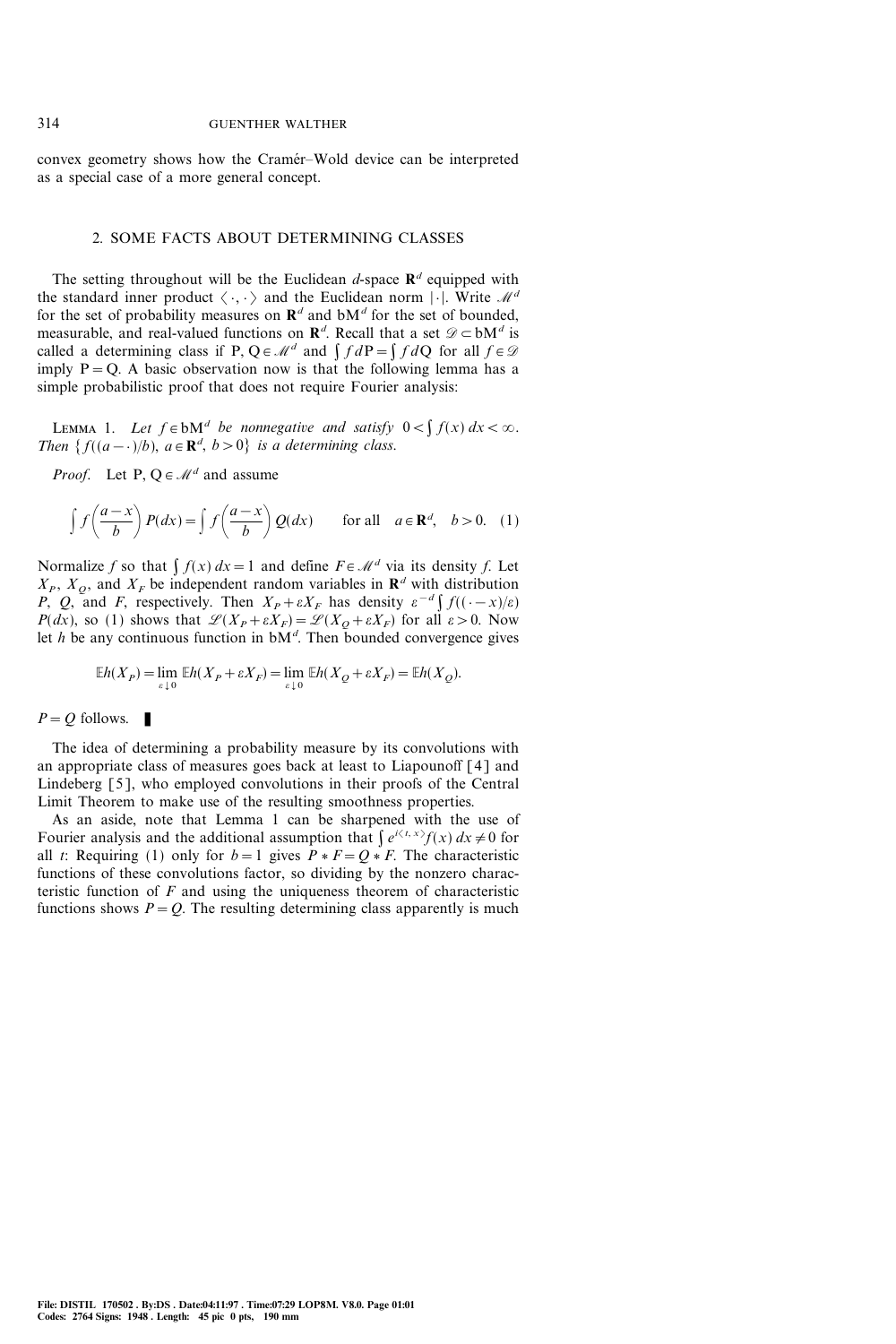smaller than the one required in Lemma 1, but in the case of interest here this is only seemingly so:

For fixed  $u \neq 0$  the function  $f(x) := 1(\langle x, u \rangle \leq 1)$  is the indicator of a halfspace and one readily checks that  $\{f(a-1), a \in \mathbb{R}^d\} = \{f((a-1)/b),$  $a \in \mathbb{R}^d$ ,  $b > 0$ , so nothing is lost by forgoing Fourier analysis in this context.

Of course the above function  $f$  is not integrable, so Lemma 1 does not apply. But an application of Fubini's theorem to the result of Lemma 1 gives

LEMMA 2. Let  $f(x, u) \in bM^{d+p}$ ,  $\mu_1, ..., \mu_m \in \mathcal{M}^p$ , and  $a_1, ..., a_m \in \mathbb{R}$  such that  $F(x) := \sum_{k=1}^{m} a_k \int f(x, u) \mu_k(du)$  is nonnegative and satisfies  $0 <$  $\int F(x) dx < \infty$ . Then  $\{f((a-\cdot)/b, u), a \in \mathbb{R}^d, u \in \mathbb{R}^p, b > 0\}$  is a determining class.

### PROOF OF (I)

Set  $f(x, u) := 1(\langle x, u \rangle \leq 1)$ . Then Lemma 2 leads one to consider functions of the form

$$
f_{\mu}^*(\cdot) := \int_{\langle \cdot, u \rangle \leq 1} \mu(du). \tag{2}
$$

Denote by  $\Phi$  and  $\phi$  the distribution function and the density function, respectively, of the standard normal distribution on **R**, and set  $\Phi_{\sigma}(\cdot)=$  $\Phi(\cdot/\sigma)$ . We will show in a moment:

(L) There exists a linear combination  $g(t) := \sum_{k=1}^{d+1} a_k \Phi_{\sigma_k}(t) + a_{d+2}$ with

- $g(0)=0,$
- $g(t)$  is strictly increasing for  $t\geq0$ ,
- $g(t) = O(t^{d+1})$  as  $t \downarrow 0$ .

Now apply Lemma 2 with  $F(x) := \sum_{k=1}^{d+2} a_k f_{\mu_k}^*(x)$ , where  $\mu_k = N(0, \sigma_k^2 I_d)$ for  $1 \le k \le d+1$  and  $\mu_{d+2}=\delta_0$ . Here  $I_d$  and  $\delta_0$  denote the  $d \times d$  identity matrix and point mass at 0, respectively. Observe that  $f_{\delta_0}^* \equiv 1$ , and as projections of standard normal distributions are standard normal (which can be shown without Fourier analysis),

$$
f_{N(0, \sigma^2 I_d)}^*(x) = \Phi_{\sigma}(1/|x|) \qquad (\text{if } x = 0 \text{ interpret } \Phi_{\sigma}(1/|x|) = 1).
$$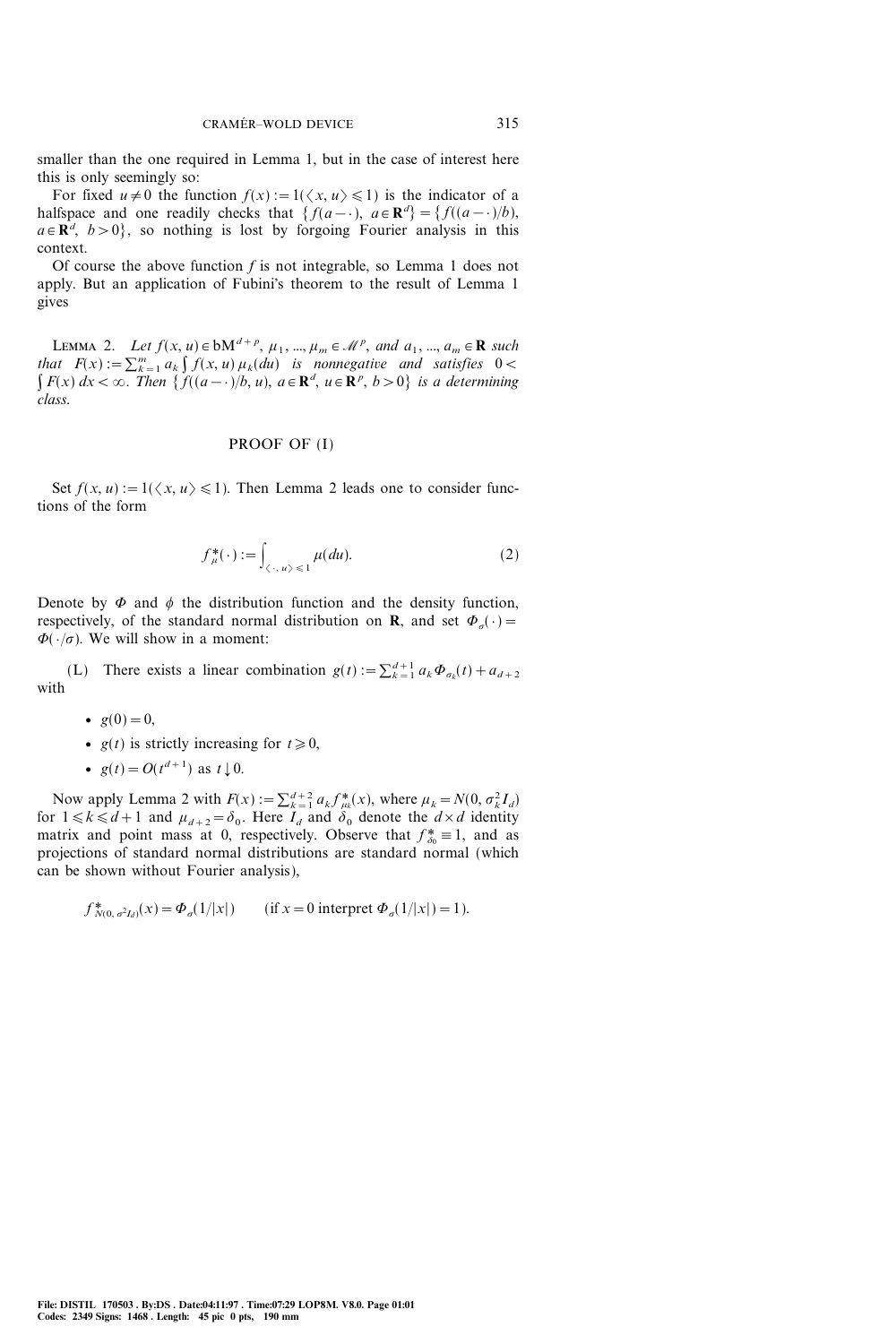Hence  $F(x) = g(1/|x|) = O(1/|x|^{d+1})$  as  $|x| \to \infty$ . Together with the properties of g one sees that F is nonnegative and satisfies  $0 < \int F(x) dx < \infty$ .

The Cramér-Wold theorem (I) now follows from Lemma 2 and the fact that  $f((a-\cdot)/b, u)$  is the indicator of a closed halfspace or  $\mathbb{R}^d$  for all  $a, u \in \mathbf{R}^d, b > 0.$ 

It remains to prove (L). We will choose the  $a_k$  in the linear combination  $g(t)$  to eliminate the *d* coefficients of the  $t^n$ ,  $n = 1, ..., d$ , in the Taylor series expansion about 0,

$$
\Phi_{\sigma}(t) = 1/2 + \sum_{n=1}^{d} \frac{1}{n! \sigma^n} \Phi^{(n)}(0) t^n + O(t^{d+1}).
$$
\n(3)

For simplicity of exposition we will not make use of the fact that  $\Phi^{(2n)}(0) = 0$  for  $n \ge 1$ . Using pairwise different  $\sigma_k > 0$  and setting  $x := \sigma_{d+1}^{-1}$ in the polynomial interpolation formula

$$
x^{n} = \sum_{k=1}^{d} \sigma_{k}^{-n} \prod_{i=1, i \neq k}^{d} \left( \frac{x - \sigma_{i}^{-1}}{\sigma_{k}^{-1} - \sigma_{i}^{-1}} \right), \qquad n = 0, ..., d - 1,
$$

one sees that  $b_k := \prod_{i=1, i \neq k}^d (\sigma_{d+1}^{-1} - \sigma_i^{-1})/(\sigma_k^{-1} - \sigma_i^{-1}), k = 1, ..., d$ , and  $b_{d+1}=-1$  solve the system of d equations

$$
\sum_{k=1}^{d+1} \sigma_k^{-n} b_k = 0, \qquad n = 0, ..., d-1.
$$
 (4)

Employing the increasing sequence  $\sigma_k := 4^k$ , one concludes that

$$
a_k := -\sigma_k b_k = (-1)^{d+1-k} 4^k \prod_{i=1, i \neq k}^d \frac{|4^{-(d+1)} - 4^{-i}|}{|4^{-k} - 4^{-i}|}, \qquad k = 1, ..., d+1,
$$

solve the system (4) for  $n=1, ..., d$ . Hence the expansion (3) gives

$$
g(t) = \sum_{k=1}^{d+1} a_k \Phi_{\sigma_k}(t) - \sum_{k=1}^{d+1} a_k/2 = O(t^{d+1}) \quad \text{as} \quad t \to 0.
$$

Further,

$$
g'(t) = \sum_{k=1}^{d+1} \frac{a_k}{\sigma_k} \phi\left(\frac{t}{\sigma_k}\right),
$$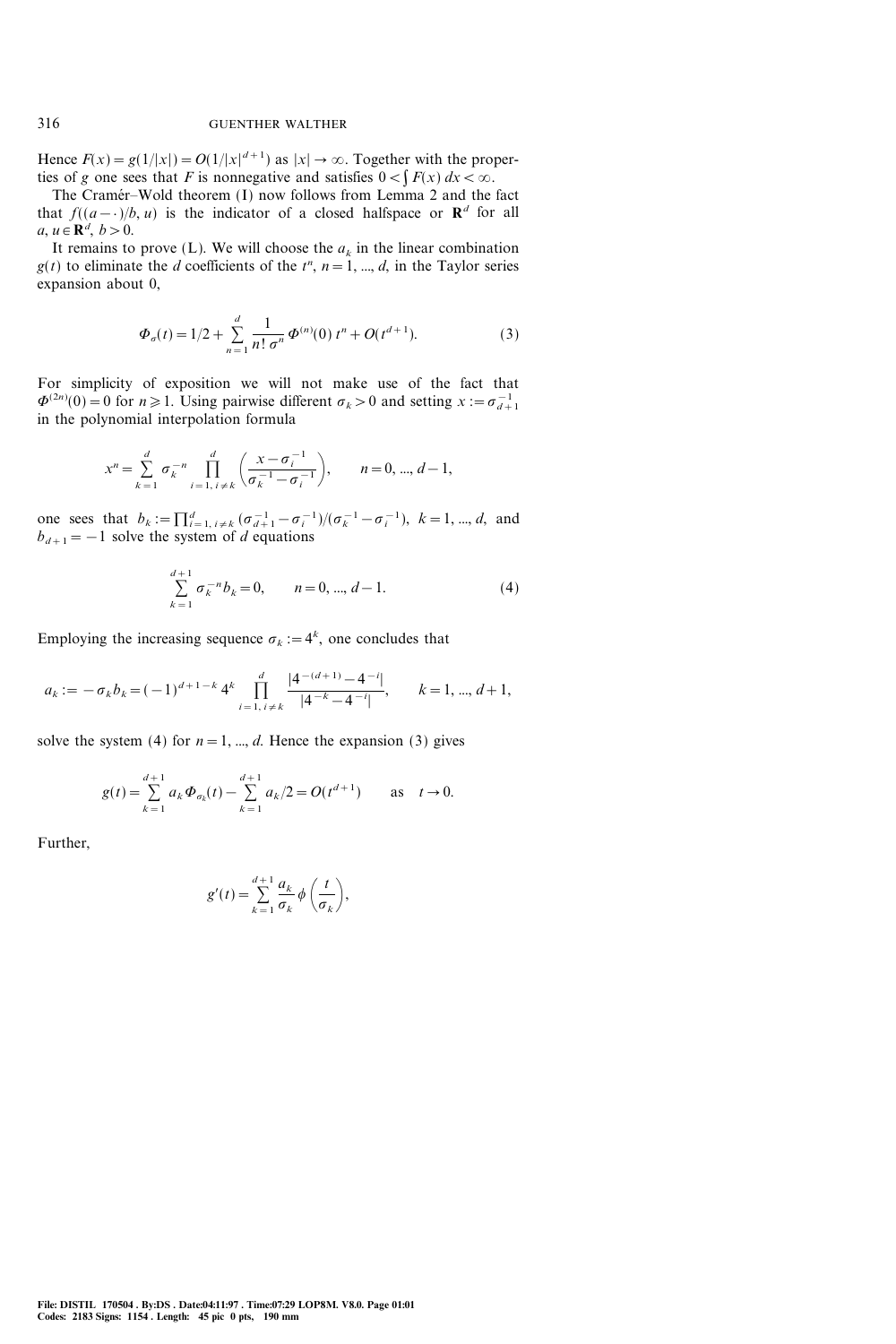and for  $1 \le k \le d$ ,

|<br>|<br>|

$$
\frac{(a_{k+1}/\sigma_{k+1}) \phi(t/\sigma_{k+1})}{(a_k/\sigma_k) \phi(t/\sigma_k)} \Big|
$$
\n
$$
= \frac{\prod_{i=1, i \neq k+1}^d |4^{-(d+1)} - 4^{-i}| \cdot \prod_{i=1, i \neq k}^d |4^{-(k+1)} - 4^{-(i+1)}| \cdot 4^{d-1}}{\prod_{i=1, i \neq k}^d |4^{-(d+1)} - 4^{-i}| \cdot \prod_{i=0, i \neq k}^d |4^{-(k+1)} - 4^{-(i+1)}|}
$$
\n
$$
\times \frac{\phi(t/4\sigma_k)}{\phi(t/\sigma_k)}
$$
\n
$$
= \frac{|4^{-(d+1)} - 4^{-k}| \cdot 4^{d-1}}{|4^{-(k+1)} - 4^{-1}|} \cdot \frac{(\phi(t/\sigma_k))^{1/16}}{\phi(t/\sigma_k)}
$$
\n
$$
= \frac{|4^{-1} - 4^{d-k}| \cdot 4^k}{|1 - 4^k|} \cdot \left(\phi\left(\frac{t}{\sigma_k}\right)\right)^{-15/16}
$$
\n
$$
\geq 1,
$$

because  $|4^{-1} - 4^{d-k}| \ge 3/4$  and  $\phi(t/\sigma_k) \le \phi(0) = 1/\sqrt{2\pi} \le (3/4)^{16/15}$ .

As the signs of the  $a_k$ ,  $k\geq 1$ , are alternating with the sign of  $a_{d+1}$  being positive, it follows that  $g'(t) > 0$  for  $t > 0$ . Clearly,  $g(0) = 0$ .

#### 4. PROOF OF (II) AND A GENERALIZATION

Part II of the Cramér-Wold theorem follows readily from Part I:  $X_n \xrightarrow{\text{dist}} X$  implies

$$
\langle a, X_n \rangle \xrightarrow{\text{dist}} \langle a, X \rangle \qquad \text{for each} \quad a \in \mathbf{R}^d \tag{5}
$$

by the continuous mapping theorem. Conversely, suppose (5) holds. Let  $\{e_1, ..., e_d\}$  be an orthonormal system in  $\mathbf{R}^d$ . For  $\delta > 0$ ,  $\bigcap_{i=1}^d \{x : \langle \delta e_i, x \rangle\}$  $\{1\} \cap \bigcap_{i=1}^d \{x: \langle -\delta e_i, x \rangle\} \leq 1\}$  is a cube centered at 0 with sidelength  $2/\delta$ . Hence a variation of Boole's inequality together with (5) shows that the sequence  $\{\mathcal{L}(X_n)\}\$ is uniformly tight. By Prohorov's theorem and the subsequence criterion for metric spaces it is therefore enough to show that any weakly convergent subsequence  $\{\mathscr{L}(X_{n_k})\}$  converges to  $\mathscr{L}(X)$ . But this follows from the already proved implication (5) together with the uniqueness theorem (I).

There is a fundamental geometric concept involved in (2) that allows the Cramér-Wold theorem to be interpreted as a special case of a more general statement: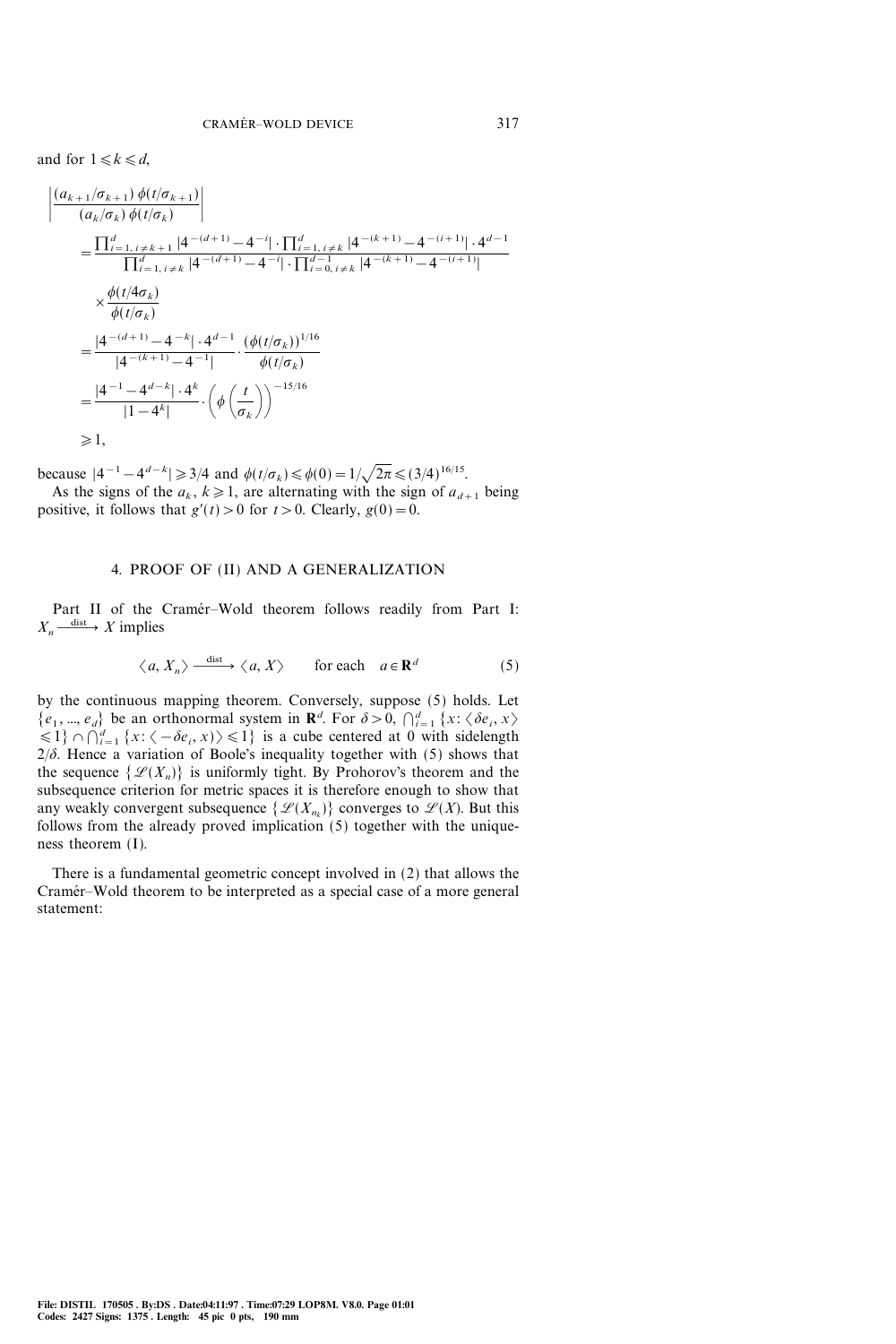The *dual* (*polar*) set of a set  $X \in \mathbb{R}^d$  is defined as

$$
X^* := \{ u \in \mathbf{R}^d : \langle x, u \rangle \leq 1 \text{ for all } x \in X \},
$$

see e.g. Stoer and Witzgall [6]. If  $x \in \mathbb{R}^d \setminus \{0\}$  then  $\{x^*\} = \{u \in \mathbb{R}^d$ :  $\langle x, u \rangle \le 1$  is a closed halfspace containing 0 in its interior; if  $x=0$  then  $\{x^*\}$  is all of  $\mathbb{R}^d$ . This geometric concept leads one to define for a probability measure  $\mu \in \mathcal{M}^d$  the *dual measure*  $\mu^*$  via its density  $f^*_{\mu}$  given in (2). One checks that  $f^*_{\mu}$  is upper semicontinuous, hence is measurable. Thus  $f^*_{\mu}$  is indeed the density of a  $\sigma$ -finite measure  $\mu^*$ .  $\mu^*$  is always an infinite measure. See Walther [7], where also statistical motivations are given for constructing such measures.  $\mu^*$  can formally also be motivated as follows: For simplicity consider a one-dimensional setting and let  $F$  denote the distribution function of a probability measure. For real x write

$$
F(x) = \int 1_{(-\infty, x]}(u) F(du)
$$

$$
= \int 1_{[u, \infty)}(x) F(du).
$$
 (6)

Formally, (6) can be read as a mixture of uniform densities (albeit not of probability densities).

Now the Cramer–Wold theorem is a consequence of the following more general theorem about dual measures a proof of which can be found in Walther [8]:

THEOREM 1. Let  $X, X_1, X_2, ..., \in \mathbf{R}^d$  be a sequence of random variables with  $\mathcal{L}(X)=F$ ,  $\mathcal{L}(X_n)=F_n$ ,  $n\geq 1$ . Then the following are equivalent:

\n- (i) 
$$
F_n \xrightarrow{\text{weakly}} F
$$
\n- (ii)  $\langle a, X_n \rangle \xrightarrow{\text{dist}} \langle a, X \rangle$  for all  $a \in \mathbb{R}^d$
\n- (iii)  $f_{F_n}^* \xrightarrow{\text{a.e.}} f_F^*$
\n- (iv)  $F_n^* \rightarrow F^*$  in variation norm on compacts
\n- (v)  $F_n^* \xrightarrow{\text{vaguely}} F^*$
\n

If  $F_n$  is the empirical measure of F, then (iii) can be strengthened to uniform convergence F-almost surely.

As a corollary one obtains the following identifiability property:  $F^* = G^*$ iff  $F=G$ .